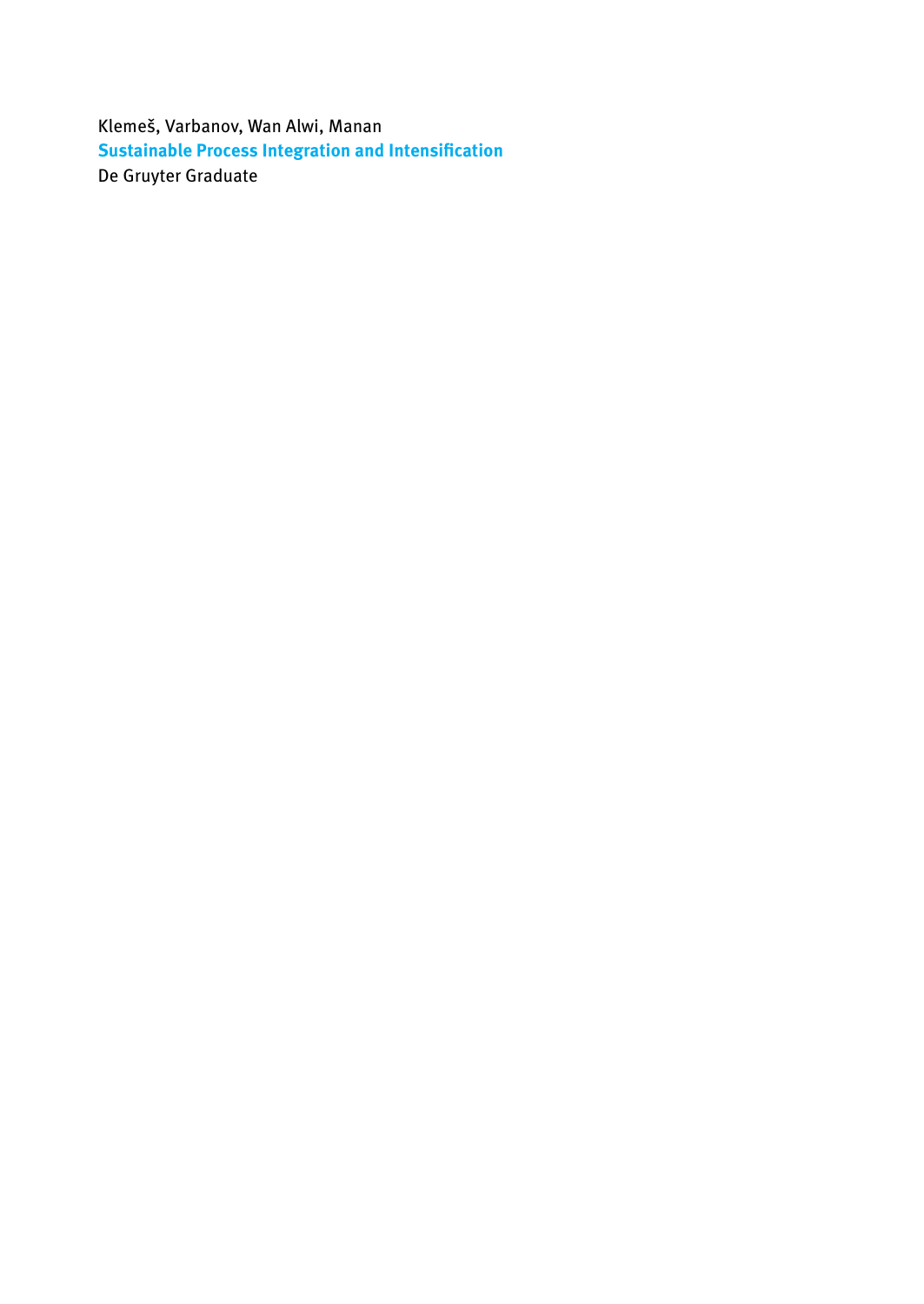## **Also of Interest**



*Process Technology An Introduction* De Haan, 2015 ISBN 978-3-11-033671-9, e-ISBN 978-3-11-033672-6



*Process Synthesis and Process Intensification Methodological Approaches* Rong, 2017 ISBN 978-3-11-046505-1, e-ISBN 978-3-11-046506-8



*Industrial Organic Chemistry* Benvenuto, 2017 ISBN 978-3-11-049446-4, e-ISBN 978-3-11-049447-1



*Industrial Inorganic Chemistry* Benvenuto, 2017 ISBN 978-3-11-033032-8, e-ISBN 978-3-11-033033-5



*Advanced Process Engineering Control* Agachi, Cristea, Csavdari, Szilagyi, 2016 ISBN 978-3-11-030662-0, e-ISBN 978-3-11-030663-7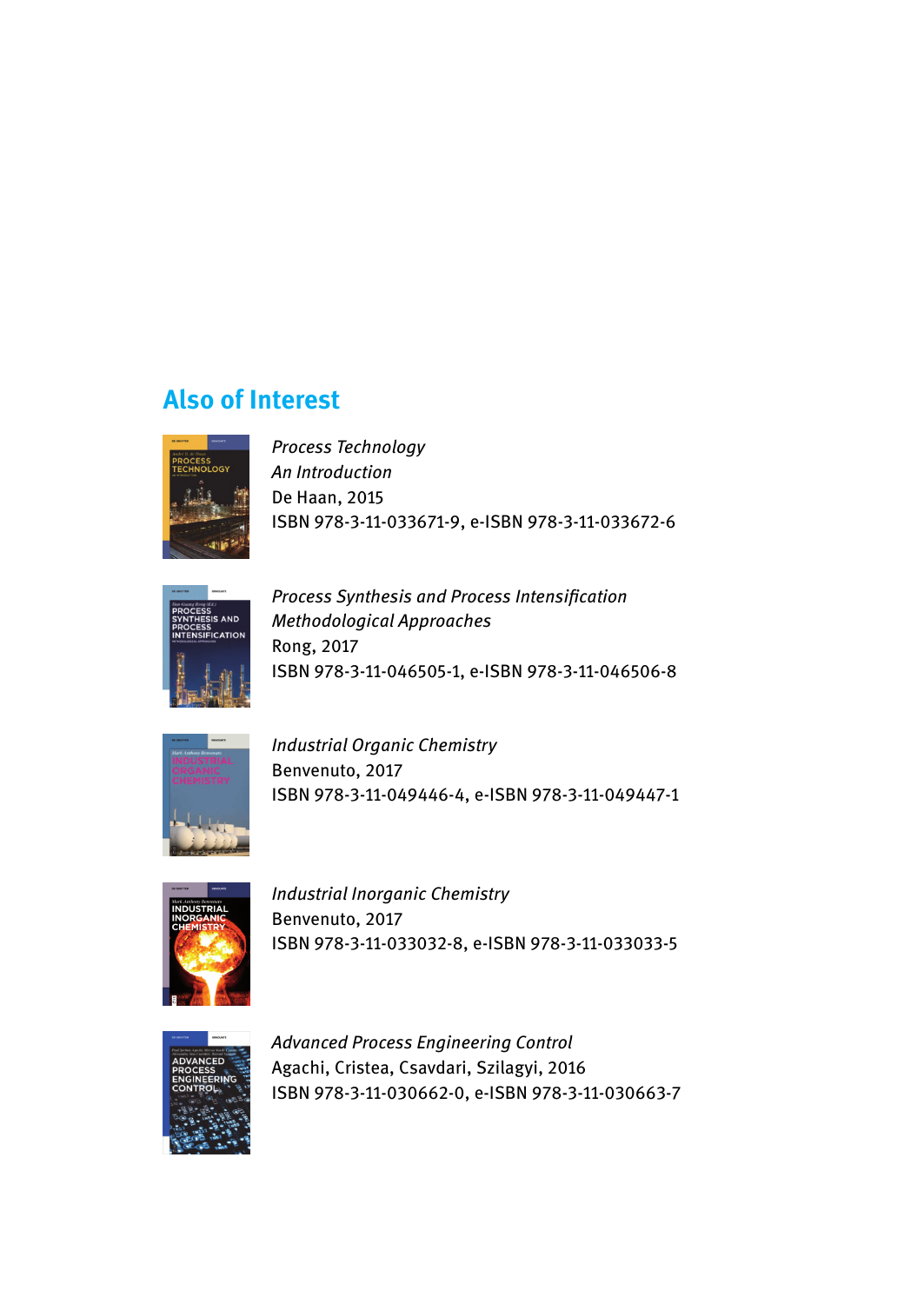Jiří Jaromír Klemeš, Petar Sabev Varbanov, Sharifah Rafidah Wan Alwi, Zainuddin Abdul Manan

# **Sustainable Process Integration and Intensification**

Saving Energy, Water and Resources

2nd Edition

—<br>—

**DE GRUYTER**